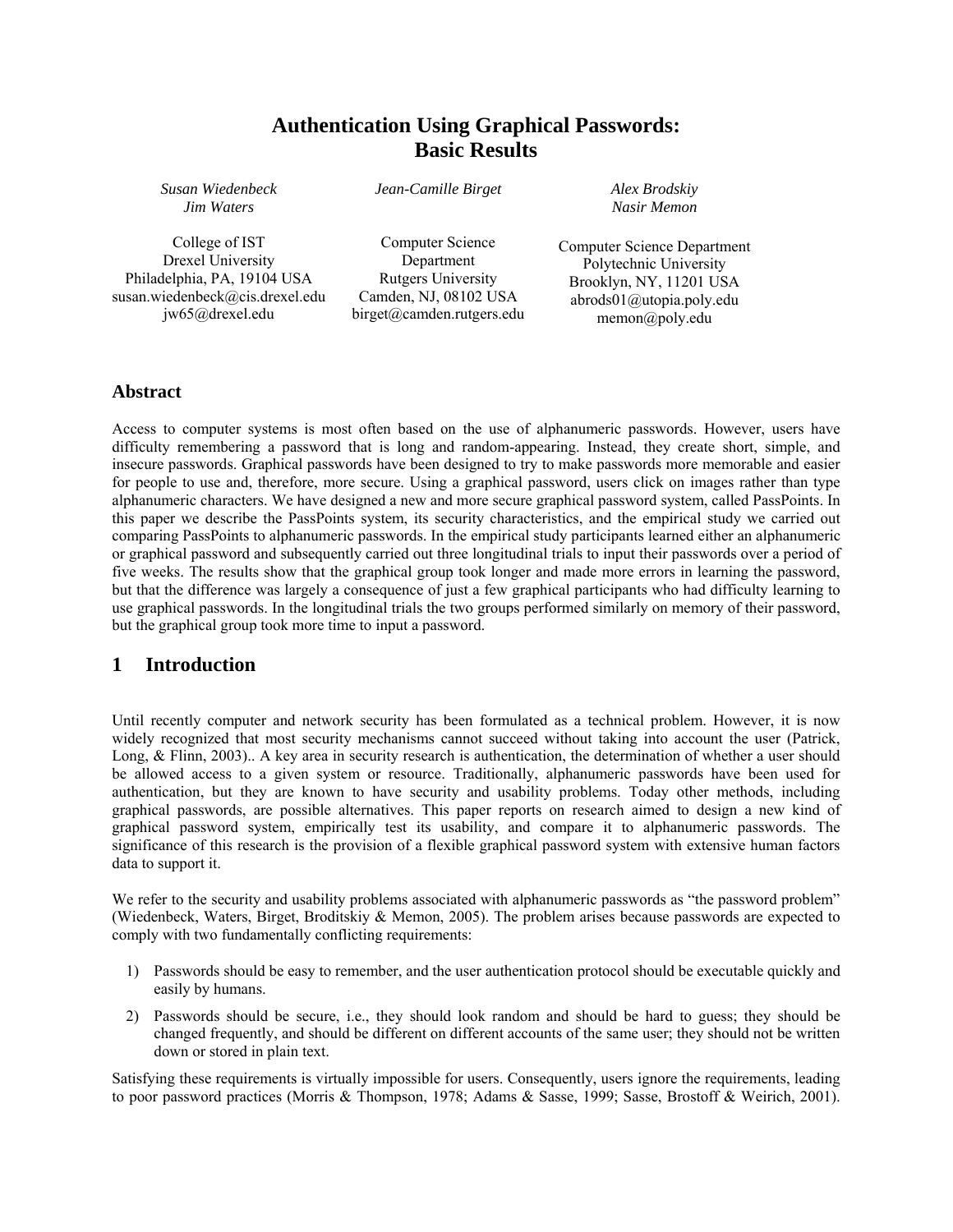This problem has led to innovations to improve passwords. One innovation is graphical passwords, i.e., passwords that are based on images rather than alphanumeric strings. The basic idea is that using images will lead to greater memorability and decrease the tendency to choose insecure passwords. This, in turn, should increase overall password security. Several graphical password systems, described in the next section, have been developed and some HCI evaluation has been done.

In this paper, we describe a new and more secure graphical password system that we have designed. We report on an empirical study comparing the use of this graphical password system to alphanumeric passwords in a longitudinal study. Our primary research question is the following: Are graphical passwords competitive to alphanumeric passwords in security, learning, performance, and retention?

# **2 Background on Passwords**

#### **2.1 Problems with Alphanumeric Passwords**

The password problem arises largely from limitations of humans' long-term memory (LTM). Once a password has been chosen and learned the user must be able to recall it to log in. But, people regularly forget their passwords. Decay and interference explain why people forget their passwords. Items in memory may compete with a password and prevent its accurate recall (Wixted, 2004). If a password is not used frequently it will be even more susceptible to forgetting. A further complication is that users have many passwords for computers, networks, and web sites. The large number of passwords increases interference and is likely to lead to forgetting or confusing passwords.

Users typically cope with the password problem by decreasing their memory load at the expense of security. First, they write down their passwords (Adams & Sasse, 1999). Second, when they have multiple passwords, they use one password for all systems or trivial variations of a single password. In terms of security, a password should consist of a string of 8 or more random characters, including upper and lower case alphabetic characters, digits, and special characters. A random password does not have meaningful content and must be memorized by rote, but rote learning is a weak way of remembering (Rundus, 1971). As a result, users are known to ignore the recommendations on password choice. Two recent surveys have shown that users choose short, simple passwords that are easily guessable, for example, "password," personal names of family members, names of pets, and dictionary words (Sasse et al., 2001; Brown, Bracken, Zoccoli, & Douglas, 2004). To users the most important issue is having a password that can be remembered reliably and input quickly. They are unlikely to give priority to security over their immediate need to get on with their real work.

### **2.2 Why Graphical Passwords?**

Graphical passwords were originally described by Blonder (1996). In his description of the concept an image would appear on the screen, and the user would click on a few chosen regions of it. If the correct regions were clicked in, the user would be authenticated.

Memory of passwords and efficiency of their input are two key human factors criteria. Memorability has two aspects: (1) how the user chooses and encodes the password and (2) what task the user does when later retrieving the password. In a graphical password system, a user needs to choose memorable locations in an image. Choosing memorable locations depends on the nature of the image itself and the specific sequence of click locations. To support memorability, images should have semantically meaningful content because meaning for arbitrary things is poor (Norman, 1988). This suggests that jumbled or abstract images will be less memorable than concrete, realworld scenes. LTM does not store a replica of the image itself, but rather a meaningful interpretation (Mandler & Ritchey, 1977). To retrieve the locations a user will be dependent on the encoding used while learning. A poor encoding will hurt retrieval by failing to distinguish similar objects.

Depending on the graphical password system, at retrieval time users will be presented with either a recognition task or a cued recall task. In a graphical password system based on recognition, the user has to be able only to recognize previously seen images, making a binary choice of whether the image is known or not known. Recognition is an easier memory task than pure, unaided recall (Norman, 1988). In our password system we use an intermediary form of recollection between pure recall and recognition, cued recall. Scanning an image to find previously chosen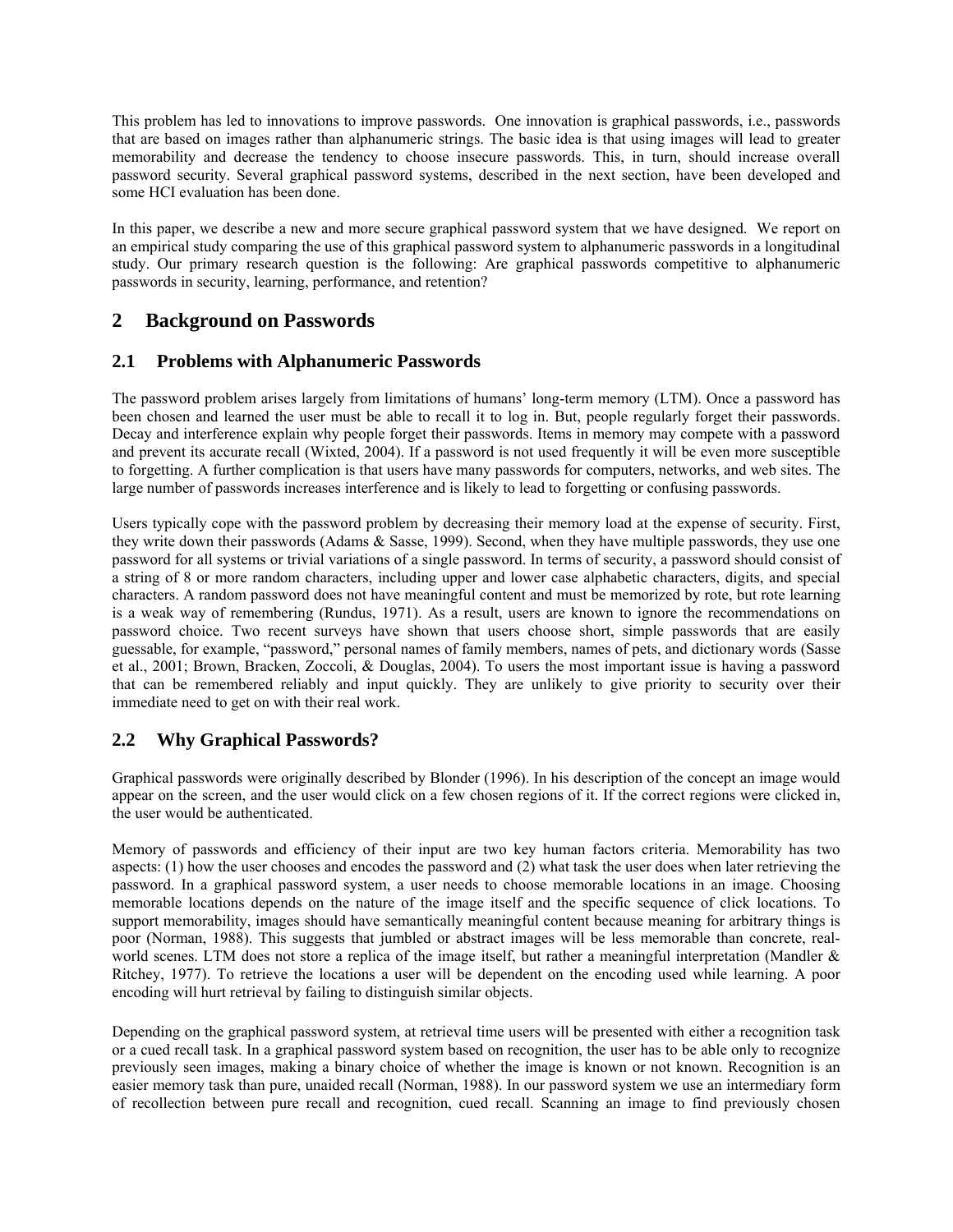locations in it is cued recall because viewing the image reminds, or cues, users about their click areas. Psychologists have shown that with both recognition and recall tasks, images are more memorable than words or sentences (Sheperd, 1967; Paivio, Rogers & Smythe, 1972; Standing, 1973). This is encouraging in terms of memory for graphical passwords.

Efficiency is important in password systems because users want to have quick access to systems. The time to input a graphical password by a highly skilled, automated user can be predicted by Fitts' Law (1954). The law states that the time to point to a target depends on the distance and size of the target – greater distance and smaller targets lead result in slower performance. Existing evidence suggests that alphanumeric passwords may be faster to input than graphical passwords (Dhamija & Perrig, 2000). However, the question remains how big the difference may be.

# **3 Design of PassPoints**

## **3.1 Background on Graphical Password Systems**

 Here we discuss some graphical password systems based on recognition or cued recall of images. Most existing systems are based on recognition. The best known of these systems are Passfaces (Brostoff & Sasse, 2000; Real User Corporation, 2001) and Déjà Vu (Dhamija & Perrig, 2000). Brostoff and Sasse (2000) carried out an empiricial study of Passfaces, which illustrates well how a graphical password recognition system typically operates. To create a password, the user chose four images of human faces from a portfolio of faces. To log in the user saw a grid of nine faces, which included one face previously chosen by the user and eight decoy faces. The user had to click anywhere on the known face. This procedure was repeated with different target and decoy faces, for a total of four rounds. If the user chose all four correct faces, he or she successfully logged in. Data from this study suggest that Passfaces are more memorable than alphanumeric passwords. A small study of the use of Déjà Vu came to the same conclusion. On the other hand, passwords based on image recognition have a serious disadvantage. Only a small number of faces can be displayed on each screen, e.g., in Passfaces nine faces. An attacker has a 1-in-9 chance of guessing this passface. Consequently, the login process requires repetitive rounds of face recognition. If four rounds are used the chance of guessing the password is  $(1/9)^4 = 1.5 \times 10^{-4}$ . With a few thousand random guesses an attacker would be likely to find the password. To increase security similar to that of 8-character alphanumeric password, 15 or 16 rounds would be required. This could be slow and annoying to the user.

Blonder-style passwords are based on cued recall. A user clicks on several previously chosen locations in a single image to log in. As implemented by Passlogix Corporation (Boroditsky, 2002), the user chooses several predefined regions in an image as his or her password. To log in the user has to click on the same regions. The problem with this scheme is that the number of predefined regions is small, perhaps a few dozens in a picture. The password may have to be up to 12 clicks for adequate security, again tedious for the user. Another problem of this system is the need for the predefined regions to be readily identifiable. In effect, this requires artificial, cartoon-like images rather than complex, real-world scenes.

### **3.2 Design of the PassPoints System**

We developed a graphical password scheme based on Blonder's original idea that overcomes its limitations of needing simple, artificial images, predefined regions, and consequently many clicks in a password. Our scheme: (1) allows any image to be used and (2) does not need artificial predefined click regions with well-marked boundaries – a password can be any arbitrarily chosen sequence of points in the image (Birget, Hong, & Memon, 2003). Complex images can have hundreds of memorable points, so for example, with 5 or 6 click points one can make more passwords than 8-character Unix-style passwords. In order to log in, the user has to click close to the chosen click points, within some set tolerance distance, e.g., within .25 to .50 cm from the user's click point. The tolerance is needed because the user's click point literally is a single pixel, which is too precise for a user to click on successfully. The tolerance, which is adjustable in the system, gives a margin of error around the click point, in which the user's click is recognized as correct.

In Wiedenbeck et al. (2005) we compare the password space of PassPoints with alphanumeric passwords, for various parameter settings. The password space is the set of all passwords that are possible for a given password scheme and for a given setting of parameters. For example, for alphanumeric passwords of length 8 over a 64-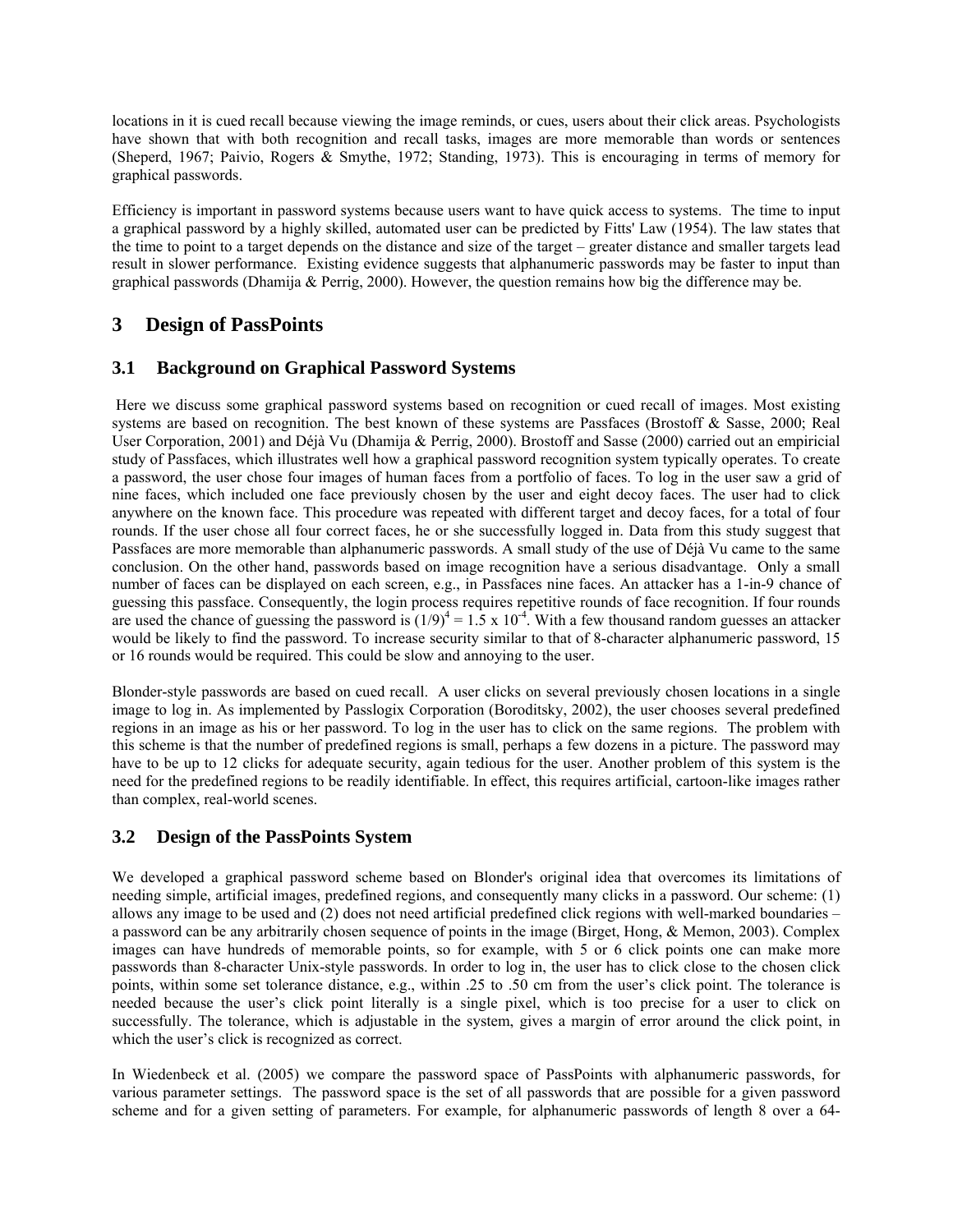character alphabet, the number of possible passwords is  $64^8 = 2.8 \times 10^{14}$ . In PassPoints if the image size is 1024 x 752 (i.e., roughly the full screen), with a tolerance around the click point of 20 х 20 pixels, and with passwords consisting of 5 clicks, the password space will have size  $2.6 \times 10^{16}$ .

# **4 Methodology**

### **4.1 Participants**

Forty experienced computer users participated in the study. The mean age of the participants was 32.9 years (SD = 10.9), and the range was from 20 to 55 years. The sample included 23 males and 17 females.

### **4.2 Materials**

The system included both graphical and alphanumeric password interfaces. The PassPoints system was instrumented for data collection. The graphical password interface consisted of an image for inputting the password and several buttons (Figure 1). A single image was used in this experiment. It showed a scene of a hotel swimming pool with people moving around it. The colorful image had many objects that could serve as memorable click points. For the purposes of testing the size of the picture was 451 x 331 pixels. The tolerance, around a click point was set to 20 x 20 pixels (a square of area .53 cm<sup>2</sup>). The rest of the interface consisted of a background with five buttons and with empty space to present instructions in the experiment. The Submit button was used to submit the password when the user had entered it. The Clear button erased all password points input so far. The Undo button erased only the user's most recent point. The See My Password button allowed the users to view their password during the learning phase and under certain circumstances in the retention phase. The Quit button allowed a user to quit the experiment. All instructions for the participants were given on the screen and feedback on correctness of a password input was given on screen when the user clicked the Submit button. The online testing system also included a questionnaire that asked the user's perceptions of the password system. In the alphanumeric interface a typical password input field was shown in which the user typed a password. The buttons were Clear, Submit, Show My Password, and Quit.



**Figure 1.** Graphical password interface used in experiment.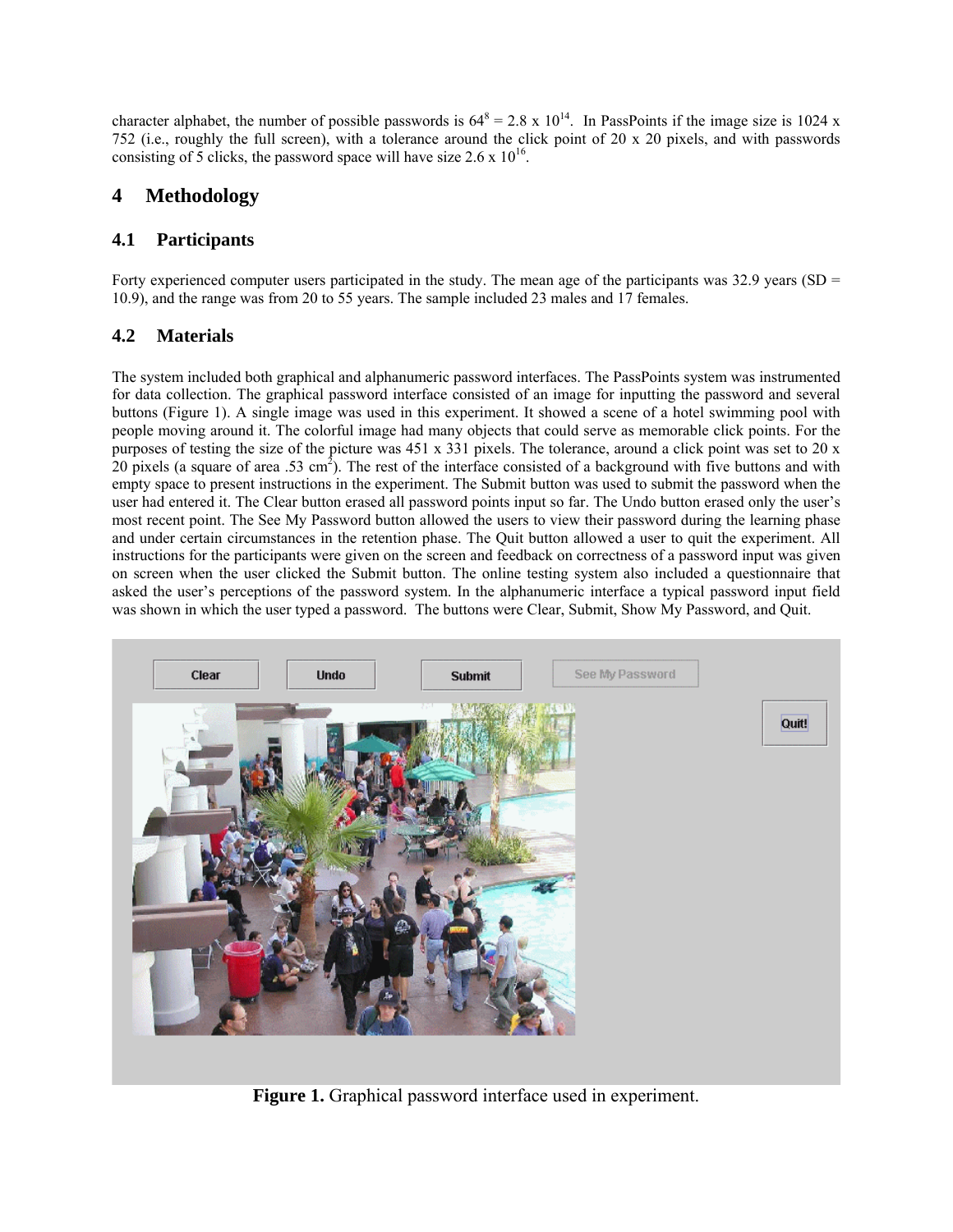#### **4.3 Procedure**

A single PC with a high resolution 19 inch monitor was used in the experiment. Testing was done individually. Participants were randomly assigned to the graphical or alphanumeric condition. Each individual participated in three sessions. The first session lasted about 35 minutes. First, the participants were explained the procedures of the experiment Then they chose a graphical password, given instructions on the screen. Graphical password users had to select and enter five distinct points on the picture with no point within the tolerance around any other chosen point. They were told that they would have to remember the points and the order in which they were input. Alphanumeric users had to enter eight characters including at least one upper case letter and one digit. They were also told not to choose a password they had already used. The system enforced that the participants re-enter the password until they chose a valid password. A graphical password of 5 points was used based on our analysis (Wiedenbeck et al., 2005), which shows that in terms of security 5 click points provide a password space as large as or larger than an alphanumeric password of 8 characters. When the participant had created a valid password, the password was displayed as feedback to the participant before going on to the next phase.

In the learning phase the participants entered the password repeatedly until they achieved ten correct password inputs. They received binary feedback on the correctness of each password input. If at any time during the practice participants were not able to remember the password, they could click on Show My Password. After the learning phase, the participant filled out the questionnaire online. This was designed to gather user perceptions and act as a distractor between the learning phase and the first retention trial.

In the retention phase, password retention was measured longitudinally three times: at the end of the first session (R1), one week later (R2), and four weeks later (R3). In these retention trials the participants had only to enter their passwords correctly one time. If the participant entered an incorrect password, the system instructed the participant to re-enter the password. If the participant failed to input the password correctly after four attempts, the Show My Password button was enabled and the participant could view the password, then make another attempt. After the last retention trial, R3, the user again filled out a questionnaire as in the first session and wrote answers to five openended questions.

# **5 Results**

Here we report the quantitative result on the password learning and retention phases. We do not report results from the surveys of user perceptions.

### **5.1 Learning the Password**

After choosing a password, participants practiced their password in the learning phase. The criterion for success was 10 correct logins. The participants continued to input the password until the criterion was met. We measured the number of incorrect password submissions and the total time spent in practice. Table 1 shows the means and standard deviations.

| Table 1. Means (standard deviations) of number of incorrect submissions and total practice time in the learning |  |
|-----------------------------------------------------------------------------------------------------------------|--|
| phase (alphanumeric $N=20/graphical N=20$ )                                                                     |  |

|                                 | Mode                | Mean $(SD)$    |  |
|---------------------------------|---------------------|----------------|--|
| Number of incorrect submissions | <i>Alphanumeric</i> | 0.40(0.68)     |  |
|                                 | Graphical           | 4.80(7.16)     |  |
| Total practice time (seconds)   | Alphanumeric        | 66.08 (4.92)   |  |
|                                 | Graphical           | 171.89 (24.46) |  |

T-tests were used for the analyses. There were significant differences favoring the alphanumeric group in both the number of incorrect inputs t(38)=-.2.73, p<.013 and total practice time t(38)=-4.24, p<.0001. Graphical participants had much more variability in their practice (Table 2). Of the 20 alphanumeric participants 14 had no incorrect inputs, 4 had one incorrect input, and 2 had two incorrect inputs. In the graphical group 8 had no incorrect inputs, 4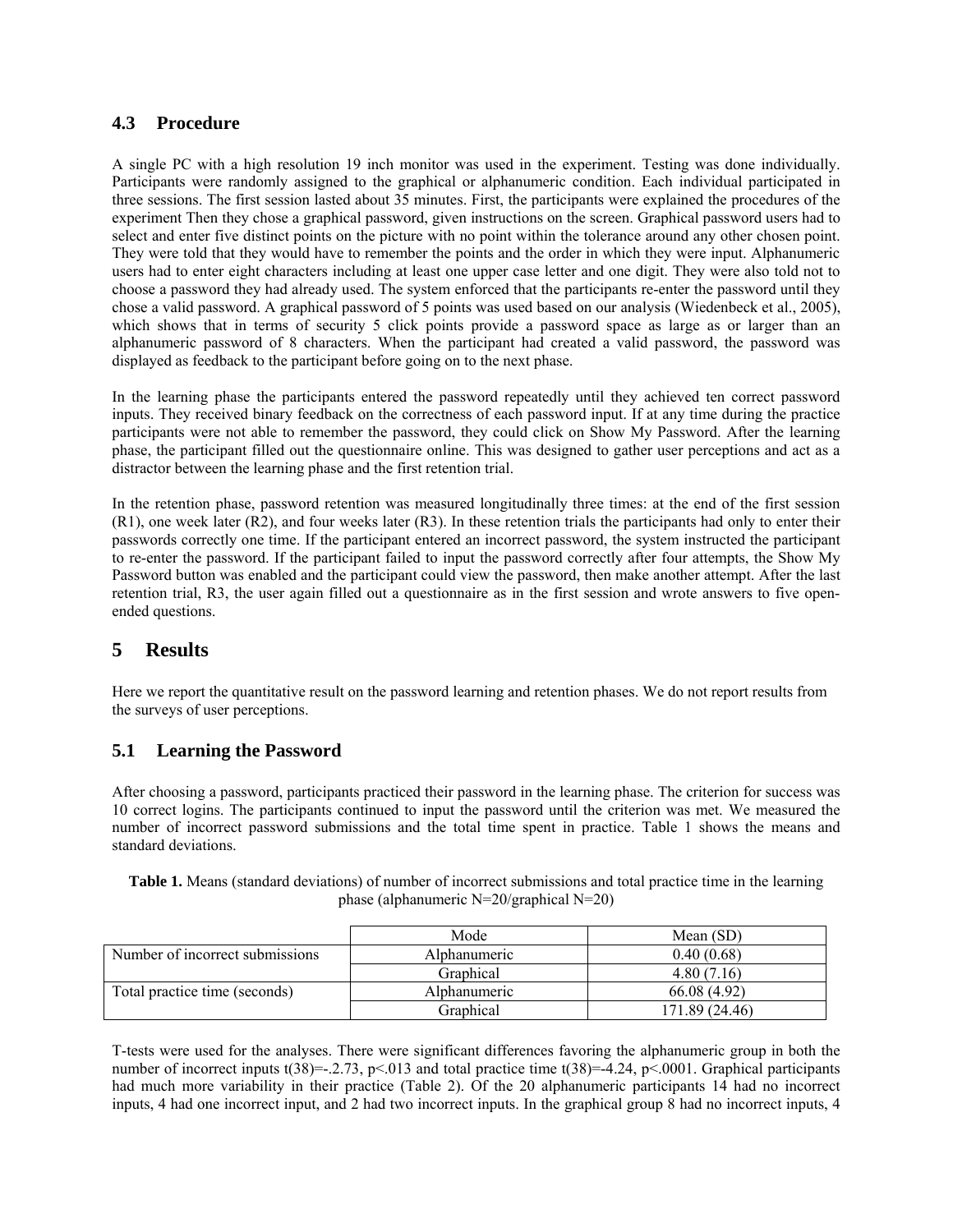had one incorrect input, and 1 had two incorrect inputs. Four of the graphical participants had rather extreme scores with 17 to 20 incorrect inputs. We reanalyzed the date removing these three outliers and found that difference in the number of incorrect inputs was not significant between the alphanumeric and graphical groups  $(t(34)=1.85)$ .  $p<113$ ).

|              | Number of Incorrect Submissions |  |  |  |  |  |  |  |
|--------------|---------------------------------|--|--|--|--|--|--|--|
|              |                                 |  |  |  |  |  |  |  |
| Alphanumeric | 14                              |  |  |  |  |  |  |  |
| Graphical    |                                 |  |  |  |  |  |  |  |

**Table 2**. Number of participants making incorrect password submissions in the learning phase.

#### **5.2 Remembering the Password**

In the retention phase participants input the password longitudinally three times. In each retention trial the participants had to enter their password correctly only one time. The number of incorrect password submissions and time for the correct submission are shown below (Table 3).

**Table 3.** Means (standard deviations) of number of incorrect password submissions and time for the correct submission (alphanumeric N=20/graphical N=20)

|                                   | Mode         | Mean R1<br>(SD) | Mean R <sub>2</sub><br>(SD) | Mean R3<br>(SD) |
|-----------------------------------|--------------|-----------------|-----------------------------|-----------------|
| Number of<br>incorrect            | Alphanumeric | 0.25(0.79)      | 2.20(2.73)                  | 1.75(2.47)      |
| submissions                       | Graphical    | 1.55(1.57)      | 2.75(3.88)                  | 1.50(2.80)      |
| Time for<br>correct<br>submission | Alphanumeric | 5.23(1.66)      | 9.42(3.70)                  | 9.24(3.72)      |
| (seconds)                         | Graphical    | 8.78 (4.40)     | 24.25 (15.21)               | 19.38 (17.57)   |

Two-way, mixed model ANOVAs was used for the analyses of the two measures. The within-subjects factor was retention trial (R1/R2/R3) and the between-subjects factor was mode (alphanumeric/graphical). For the number of incorrect submissions, the effect of retention trial was significant  $(F(2,76)=6.907, p<.002)$ . The effect of mode was not significant, and likewise the interaction between retention trial and mode also was not significant. A post hoc Tukey's HSD test for specific differences between the retention trials showed that the only significant difference was between R1 and R2 ( $p<001$ ), with R1 taking fewer trials than R2. Figure 2 below shows the number of participants who failed to submit a valid password on their first attempt for each retention trial.

We also measured the number of participants who failed to "log in" by the criterion of allowing a maximum of four attempts (Table 4). This measure was introduced because many password systems limit how many successive attempts a person is allowed to make. Participants who had not succeeded after four attempts were considered to have "failed" by this real-world criterion. In fact, we allowed them to continue to try to log in, but we enabled the See My Password button after four failed attempts.

In the analysis of the total time for the *correct* submission, the effect of retention trial was significant  $(F(2,76))$ 21.67, p<.0001). The effect of mode was significant as well  $(1,38)=39.24$ , p<.04001). There was a significant interaction between retention trial and mode  $(F(2.76)=6.67, p<0.04)$ . Tukey's HSD showed that there were significant differences between R1 and R2 and between R1 and R3, but no significant difference between R2 and R3. A post hoc Newman-Keul's test for the interaction indicated that in the R2 trial the graphical time was significantly different from all other conditions  $(p<0.05)$ .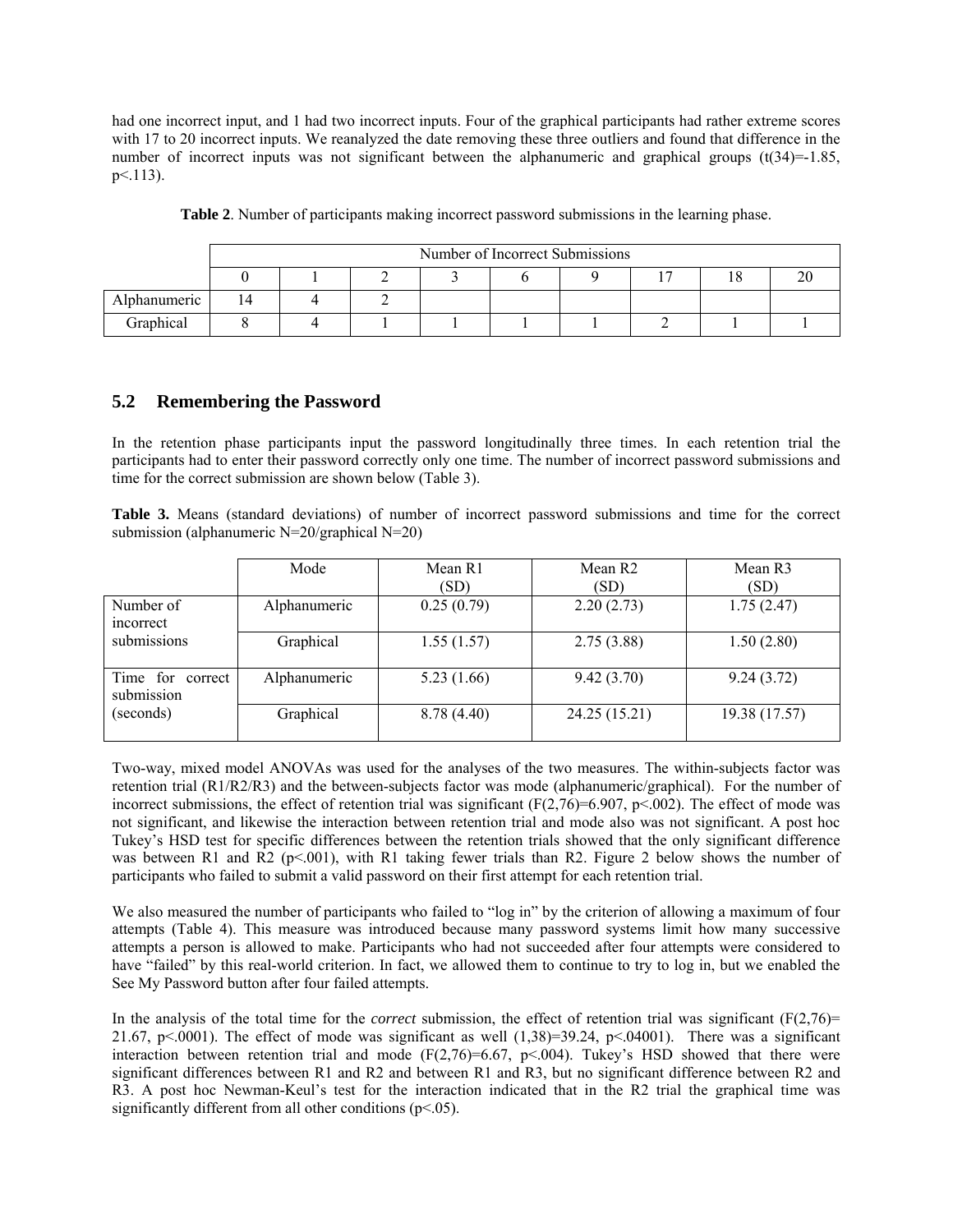

**Figure 2.** Number of participants who failed to enter their password on their first attempt.

**Table 4.** Number of participants by retention trial who failed to submit a correct password after four attempts

|                                        | . | ~ -<br>┄ | -<br>$\sim$ |
|----------------------------------------|---|----------|-------------|
| omeric communications and<br>'IU<br>иш |   |          |             |
| . .<br>iranhica<br>vu.<br>ີ            |   |          |             |

# **6 Discussion**

A major advantage of PassPoints is its large password space over alphanumeric passwords. The large password space is significant because it reduces the "guessability" of passwords. Similarly, PassPoints has an advantage in password space over Blonder-style graphical passwords and recognition-based graphical password. But human usability is also an essential consideration. Our human factors testing of the PassPoints system in comparison to alphanumeric passwords yielded somewhat mixed results.

In the learning phase the alphanumeric group took fewer trials to achieve 10 correct password inputs than did the graphical group. This is also reflected in significantly longer total times to input the graphical passwords. Seventy percent of the alphanumeric participants input the password 10 times without any errors, and all alphanumeric participants were able to achieve the criterion with a maximum of two incorrect password inputs. The graphical group took more trials and had more variability. Forty percent of graphical participants achieved input of the password 10 times without any errors, and 70 percent achieved the criterion with a maximum of three incorrect password inputs. Surprisingly, the least successful twenty percent of the group made between 17 and 20 incorrect password inputs. However. It should be clearly noted that most graphical participants did not have serious problems in the learning phase.

We do not consider it a negative outcome that the graphical group made more errors that the alphanumeric group in learning. The graphical participants were using a new password system, completely unknown to them, for their first time. Understanding the password system and how to use it effectively took them time. Indeed, several participants in the graphical password group had significant difficulties in meeting the learning criterion. These participants may have had various problems, e.g., hand-eye coordination, lack of attention to precision in clicking, or poor choice of their graphical password. Whatever the reason for the long trails of incorrect practices, it should be recognized that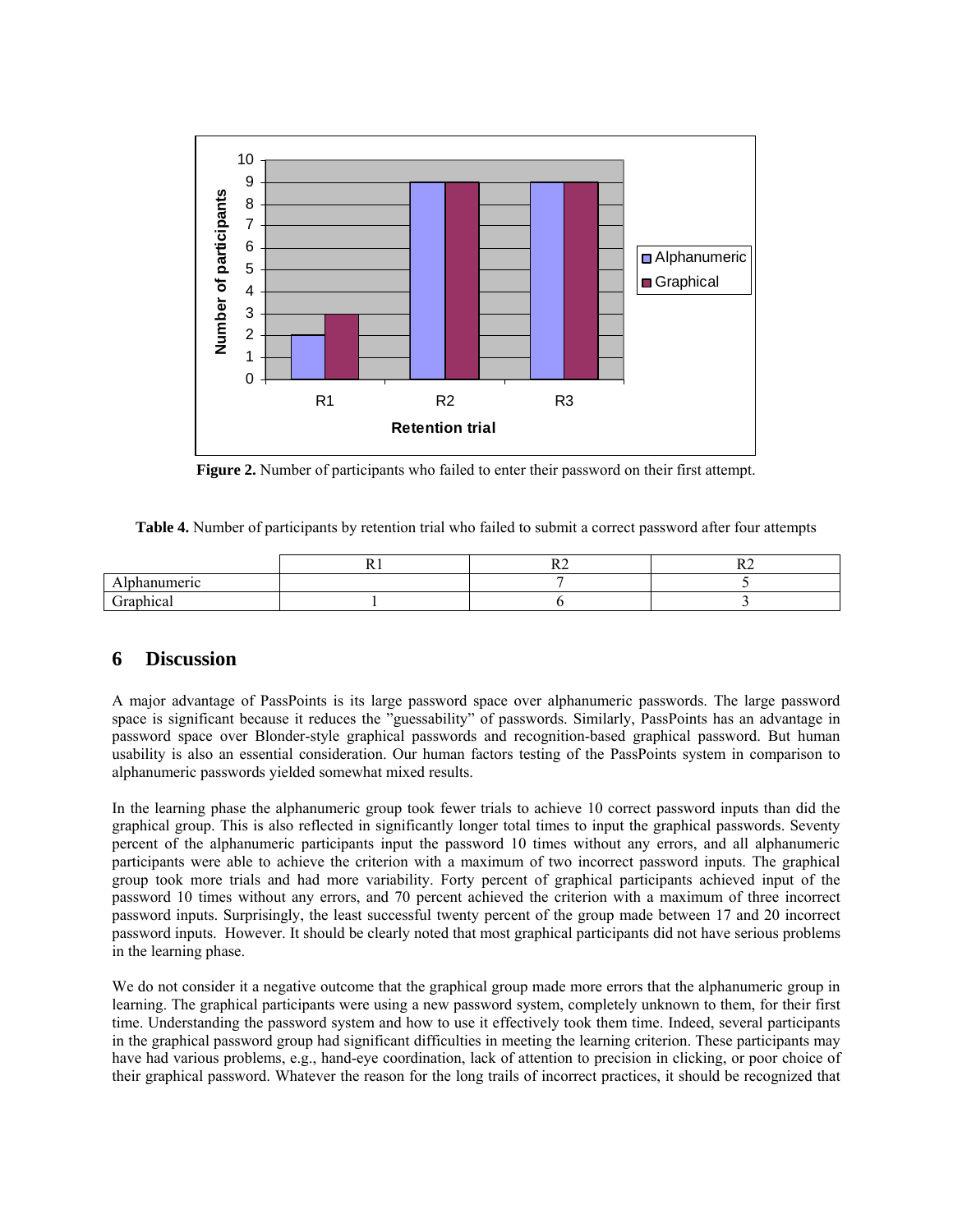the alphanumeric group had no equivalent challenges, given their long familiarity and use of alphanumeric passwords.

The most common problem in graphical password input was clicking outside the tolerance around the user's click point. Participants were often close to, but outside, the tolerance. Although at the end of the creation phase they viewed their click points with the tolerance outlined on the image, participants still had difficulty being as precise as required. The participants input their points slowly, so we believe this was not the result of lack of care in input. Rather, it appears that in password creation participants focused on the general area around their click point rather than the precise point. Thus, we believe that this was a memory problem. Graphical password users had to understand how much precision was needed to be successful and then train themselves to remember the password accordingly. For example, they might have needed to remember a password point as "the seat of the chair" rather than simply "the chair."

In the retention phase, the correctness of password inputs differed by trial for both groups. Since the R1 trial took place in the same session as the creation and learning phases, there were few bad inputs. In the R2 trial participants had more difficulty recalling their passwords, regardless of which group they were in. In the final R3 trial there appears to have been some consolidation of the passwords in memory because the incorrect inputs were lower than in R2 (though not significantly) in spite of the long time lapse. The lack of significant differences between the alphanumeric and graphical modes on the correctness of password inputs and lack of interactions between mode and trial, indicate that the main factor in correctness was password memory for both groups. It is encouraging that the graphical group was as to do as well or better than the graphical group, in their first experience with remembering graphical passwords.

The time for the correct input of the password showed that the alphanumeric group was faster in all three retention trials. We expected a longer input time for the graphical group based on the time for mouse movement and selection of the target (Fitts, 1954). However, the large difference between the two groups points to a conclusion that the time difference was mostly a result of think time to locate the correct click region and determine precisely where to click in it. Among the three sessions, the fastest input was in R1, a result that was expected and reflected the high correctness of inputs in R1. It is interesting to note that in R1 the difference in input times of the alphanumeric and graphical groups were not very large, about 3.5 seconds longer in the graphical group. This outcome was achieved with graphical participants who were certainly not automated in the graphical input process. This suggests that with highly skilled users the input time will not be much longer than alphanumeric input times. The increased time for the correct password input in R2 and R3 was quite elevated over R1 for both alphanumeric and graphical groups. This shows the effect of intermittent use on memory for passwords. In addition, the graphical group in R2 was by far the slowest, indicating that participants proceeded slowly and carefully to ensure correct recall and input. Interestingly, in the graphical group, the R3 trial at the end of five weeks was a bit faster (though not significantly) than the R2 trial. This may mean that the graphical participants were becoming familiar enough with their graphical passwords and input procedures to work more quickly.

# **7 Conclusion**

The empirical testing of PassPoints indicates strengths and weaknesses, but is overall encouraging. Graphical users' retention of their password over five weeks was similar to alphanumeric users, perhaps even a bit better, This result is notable because it was achieved in very intermittent use and with very little experience with graphical passwords. In practice users of graphical passwords may exceed alphanumeric password users, given more experience with graphical passwords and the opportunity to use their graphical passwords regularly for some period of time. While graphical users always took more time to input their passwords than alphanumeric users, even so there was evidence that with continuous use graphical passwords can be entered quite quickly.

This work focused on the usability of PassPoints, but its security is also an important issue. PassPoints seems to hold out the prospect of a much more secure system. It is easy to obtain large passwords spaces. Furthermore, in our experiment it appears that users rarely chose points that were within the tolerance around the click point of another participant. That is, people were not strongly drawn to a few salient areas that an attacker might guess. Finally, there is currently no efficient way of creating dictionary attacks against the system. These observations point to further study of the security and usability of PassPoints. From the viewpoint of security, we plan to study the potential for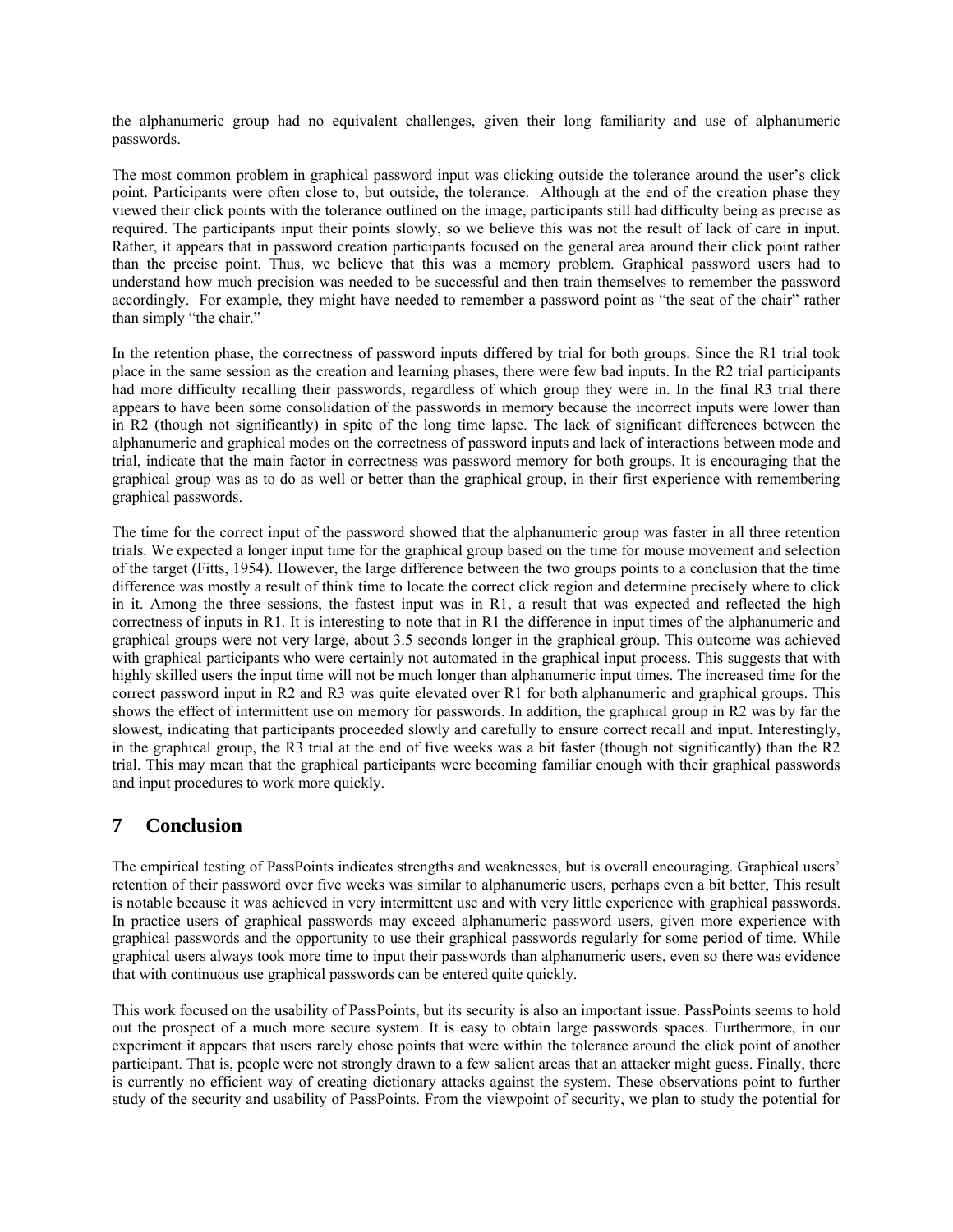new kinds of dictionary attacks against graphical passwords. For example, edge detection techniques might be used to find out whether graphical passwords can be attacked by exploiting orderly ways in which users choose passwords on an image. From the viewpoint of usability, we are interested in determining the effect of the particular image used on success with graphical passwords, studying users' speed in skilled performance, and discovering what kinds of insecure password practices users invent for graphical passwords.

## **8 Acknowledgments**

This work was supported in part by NSF grants CCR-0310490, CCR-0310793, and CCR-0310159.

### **9 References**

Adams, A. and Sasse, M.A. (1999). Users are not the enemy. *Communications of the ACM* 42, 12, 41-46.

Birget, J.C., Hong, D., and Memon, N. (2003). Robust discretization, with an application to graphical passwords. Cryptology ePrint Archive. http://eprint.iacr.org/2003/168 accessed January 17, 2005.

Blonder, G.E. (1996). Graphical Passwords. United States Patent 5559961.

Boroditsky, M. Passlogix password schemes. http://www.passlogix.com, accessed December 2, 2002.

Brostoff, S. and Sasse, M.A. (2000). Are Passfaces more usable than passwords: A field trial investigation. In McDonald S., et al. (Eds.), *People and Computers XIV - Usability or Else, Proceedings of HCI 2000*, Springer, pp. 405-424.

Brown, A.S., Bracken, E., Zoccoli, S. and Douglas, K. (2004). Generating and remembering passwords. *Applied Cognitive Psychology*, 18, 641-651.

Dhamija, R. and Perrig, A. (2000). Déjà Vu: User study using images for authentication. In *Ninth Usenix Security Symposium*.

Fitts, P.M. (1954). The information capacity of the human motor system in controlling amplitude of movement. *Journal of Experimental Psychology*, 47, 381-391.

Mandler, J.M. and Ritchey, G.H. (1977). Long-term memory for pictures. *Journal of Experimental Psychology: Human Learning and Memory*, 3, 386-396.

Morris, R. and Thompson, K. (1979). Password security: A case study. *Communications of the ACM*, 22, 594-597.

Norman, D.A. (1988). The Design of Everyday Things. Basic Books, New York.

Paivio, A., Rogers, T.B., and Smythe, P.C. (1976) Why are pictures easier to recall then words? *Psychonomic Science*, 11(4), 137-138.

Patrick, A. S., Long, A. C., and Flinn, S. (2003). HCI and security systems. In *Proc. CHI 2004*, ACM Press, 1056- 1057.

Real User Corporation. (2001). The science behind Passfaces. http://www.realusers.com. Accessed: Dec. 2. 2002.

Rundus, D. J. (1971). Analysis of rehearsal processes in free recall.*. Journal of Experimental Psychology*, 89, 63-77.

Sasse, M. A., Brostoff, S. and Weirich, D. (2001). Transforming the 'weakest link' – a human/computer interaction approach to usable and effective security. *BT Technical Journal*, 19, 122-131.